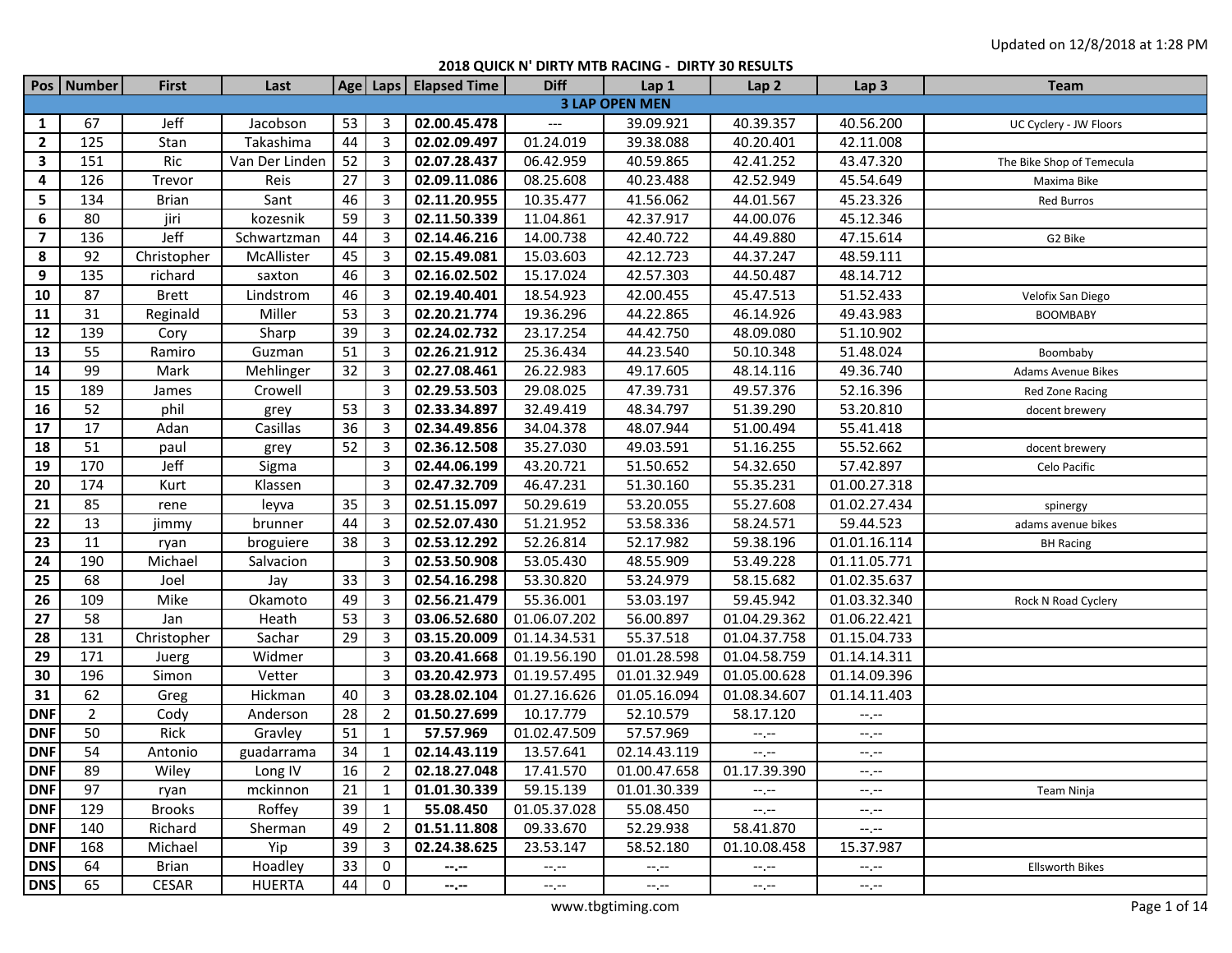**2018 QUICK N' DIRTY MTB RACING - DIRTY 30 RESULTS**

|            | <b>Pos   Number  </b> | <b>First</b> | Last    |    | Age   Laps | <b>Elapsed Time</b> | <b>Diff</b> | Lap 1                   | Lap <sub>2</sub> | Lap <sub>3</sub> | Team                |
|------------|-----------------------|--------------|---------|----|------------|---------------------|-------------|-------------------------|------------------|------------------|---------------------|
|            |                       |              |         |    |            |                     |             | <b>3 LAP OPEN WOMEN</b> |                  |                  |                     |
|            | 47                    | Grace        | Gilbert | 12 |            | 02.56.38.451        | $---$       | 54.50.040               | 01.00.09.589     | 01.01.38.822     | <b>GOHS</b>         |
|            | 166                   | catherine    | wolff   | 40 |            | 03.02.49.699        | 06.11.248   | 55.51.867               | 01.01.19.332     | 01.05.38.500     | Full Circle-Go Fast |
|            | 157                   | Esther       | Walker  | 31 |            | 03.18.00.763        | 21.22.312   | 01.02.31.403*           | 01.08.26.742*    | 01.07.02.618*    | <b>SDBC</b>         |
| <b>DNS</b> | 53                    | Kristen      | Gross   | 36 |            | --.--               |             | $---$                   | $---$            | $---$            | Rocky Mountain      |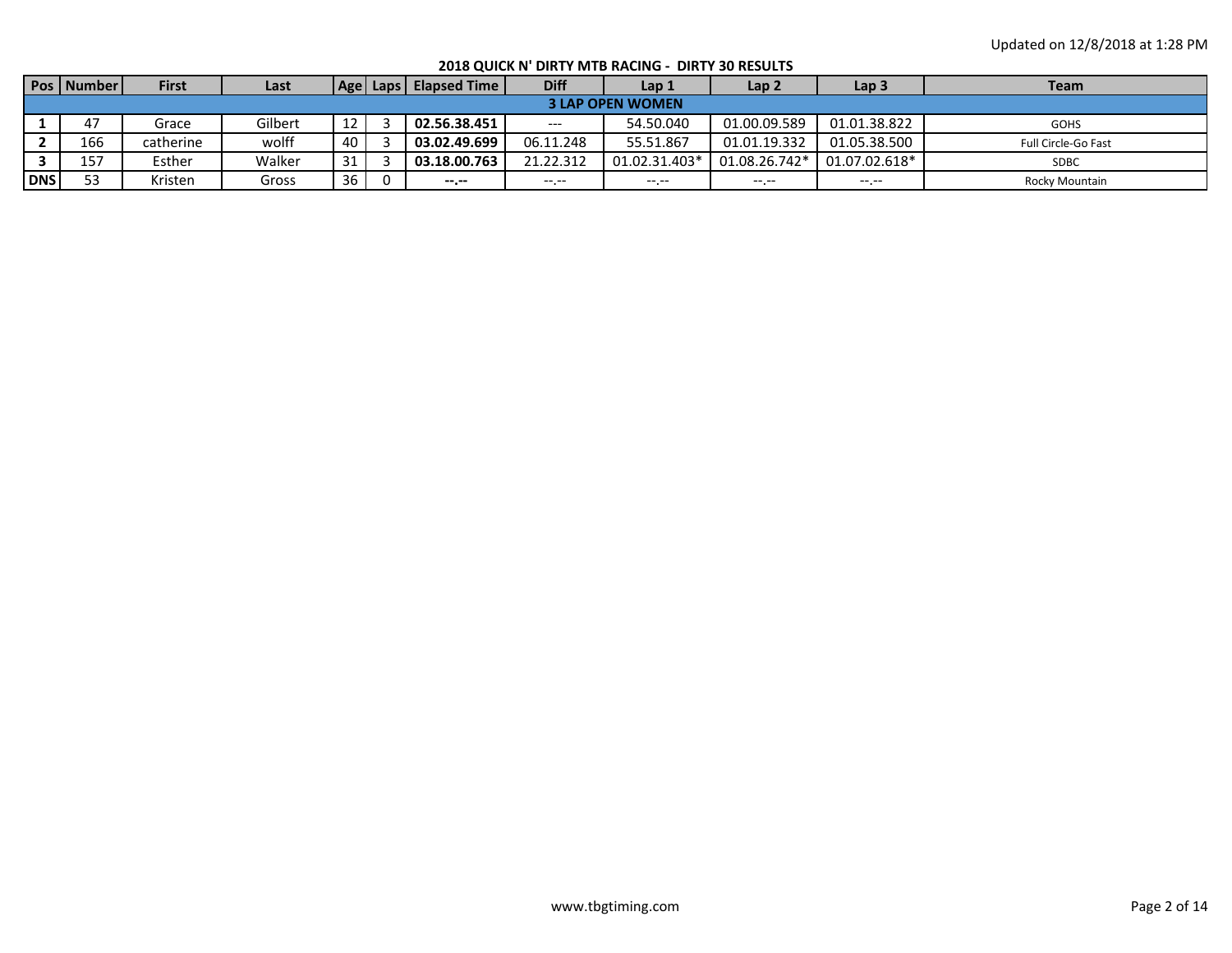|            |            |              |              |    |                       |                  | 2018 QUICK N' DIRTY MTB RACING - DIRTY 30 RESULTS |                  |                  |                          |
|------------|------------|--------------|--------------|----|-----------------------|------------------|---------------------------------------------------|------------------|------------------|--------------------------|
|            | Pos Number | <b>First</b> | Last         |    | Age Laps Elapsed Time | <b>Diff</b>      | Lap 1                                             | Lap <sub>2</sub> | Lap <sub>3</sub> | <b>Team</b>              |
|            |            |              |              |    |                       |                  | 55+ OPEN MEN-WOMEN                                |                  |                  |                          |
|            | 165        | <b>Ken</b>   | Winston      | 59 | 01.19.34.187          | $---$            | 39.54.230                                         | 39.39.957        | $-1. - -$        | UC Cyclery-JW Flooring   |
|            | 12         | Todd         | Brown        | 56 | 01.20.01.621          | 00.27.434        | 39.10.511                                         | 40.51.110        | $-1.1 -$         | PEDALindustries          |
|            | 75         | Jack         | kairy        | 55 | 01.24.17.186          | 04.42.999        | 41.25.869                                         | 42.51.317        | $-1.1 - 1.0$     | UC Cyclery - JW Flooring |
| 4          | 173        | Shannon      | Scott        |    | 01.29.43.039          | 10.08.852        | 44.36.122                                         | 45.06.917        | $-1.1 - 1.0$     | Cal Coast                |
| 5.         | 180        | Randy        | Liechty      |    | 01.30.03.302          | 10.29.115        | 44.40.363                                         | 45.22.939        | $-1.1 -$         | UC Cyclery JW Flooring   |
| 6          | 8          | James        | Berry        | 56 | 01.33.23.952          | 13.49.765        | 45.03.392                                         | 48.20.560        | $-1. - -$        | Cal Coast Bikes          |
|            | 84         | Chris        | LeBaron      | 55 | 01.43.53.660          | 24.19.473        | 50.01.120                                         | 53.52.540        | $-1.1 - 1.0$     |                          |
| 8          | 141        | Milan        | Spasic       | 55 | 01.48.37.397          | 29.03.210        | 52.11.127                                         | 56.26.270        | $-1.1 - 1.0$     |                          |
| 9          | 148        | <b>PAUL</b>  | <b>THEDE</b> | 63 | 01.50.17.131          | 30.42.944        | 54.30.462                                         | 55.46.669        | $-1.1 - 1.0$     | Race Tech                |
| 10         | 40         | Paul         | Flores       | 58 | 01.50.59.797          | 31.25.610        | 53.35.059                                         | 57.24.738        | $-1.1 - 1.0$     |                          |
| <b>DNS</b> | 113        | Garner       | Palenske     | 61 | $-2. - -$             | $-1 - 1 - 1 = 0$ | $-1.1 - 1.0$                                      | $-1. - -$        | $-1.1 - 1.0$     | Cal Coast Bikes          |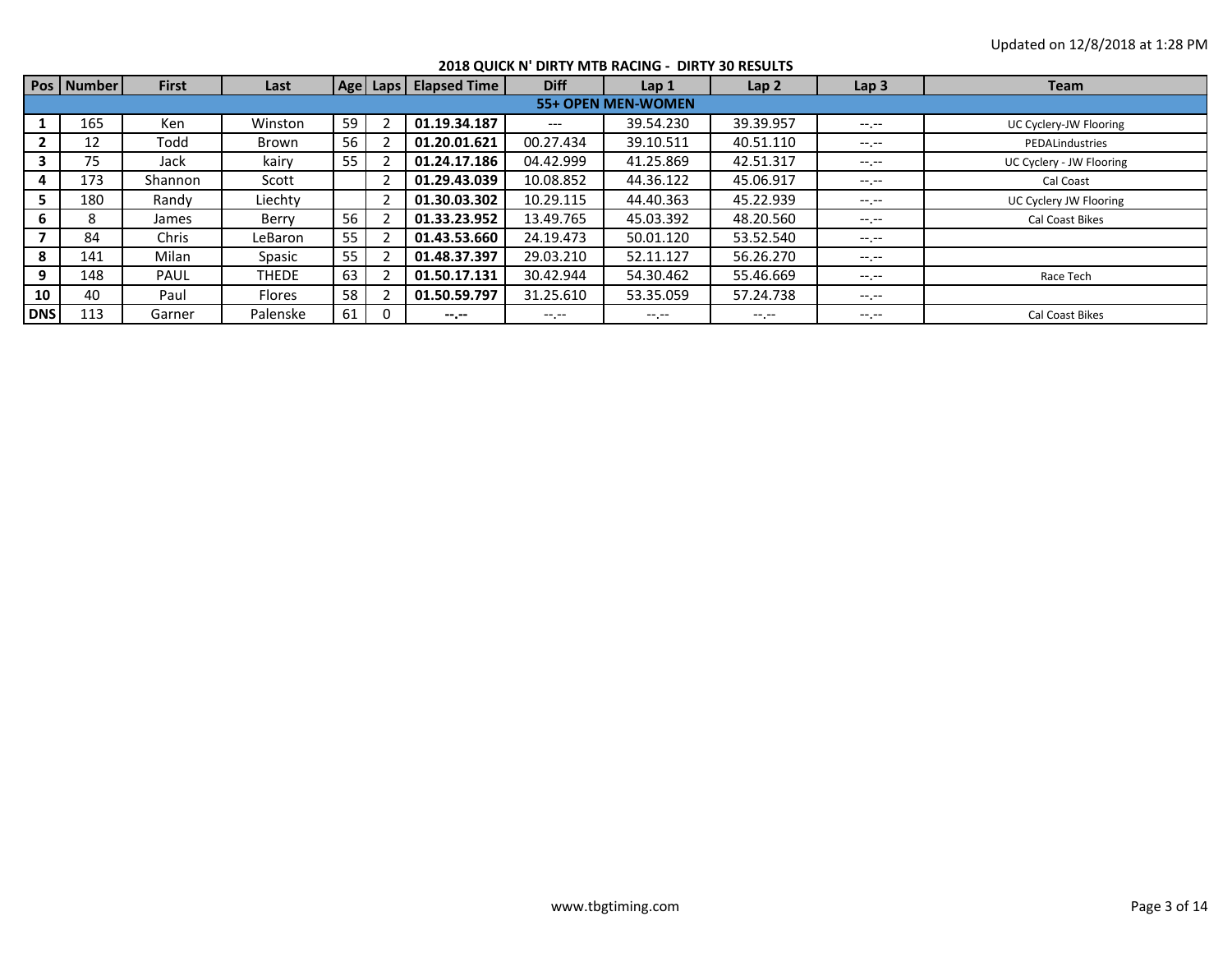|                |              |              |                |    |                         |              | 2018 QUICK N' DIRTY MTB RACING - DIRTY 30 RESULTS |                  |                  |                            |
|----------------|--------------|--------------|----------------|----|-------------------------|--------------|---------------------------------------------------|------------------|------------------|----------------------------|
|                | Pos   Number | <b>First</b> | Last           |    | Age Laps   Elapsed Time | <b>Diff</b>  | Lap <sub>1</sub>                                  | Lap <sub>2</sub> | Lap <sub>3</sub> | <b>Team</b>                |
|                |              |              |                |    |                         |              | <b>BEGINNER MEN 16-39</b>                         |                  |                  |                            |
|                | 61           | Ryan         | Herrera        | 15 | 45.03.667               | $---$        | 45.03.667                                         | $-1$ .           | $-1. - -$        | Ramona Riders-Dryve Wheels |
|                | 73           | Harrison     | Judd           | 14 | 50.31.157               | 05.27.490    | 50.31.157                                         | $-1. - -$        | $-1.1 - 1.0$     |                            |
| 3              | 60           | <b>COREY</b> | <b>HELGEN</b>  | 33 | 53.59.757               | 08.56.090    | 53.59.757                                         | $-1. - -$        | --.--            |                            |
| 4              | 107          | Justin       | Nguyen         | 32 | 58.40.583               | 13.36.916    | 58.40.583                                         | $-1$ , $-1$      | $-1.1 - 1.0$     |                            |
| 5.             | 39           | Josh         | <b>FISCHER</b> | 39 | 01.01.05.370            | 16.01.703    | 01.01.05.370                                      | $- - - - -$      | $-1.1 - 1.0$     |                            |
| 6              | 34           | Anthony      | Esposito       | 34 | 01.06.16.498            | 21.12.831    | 01.06.16.498                                      | $-1.1$           | --.--            |                            |
| $\overline{7}$ | 152          | Jack         | van der reis   | 14 | 01.11.15.879            | 26.12.212    | 01.11.15.879                                      | $- - - - -$      | $-1.1 - 1.0$     | Laguna Beach NICA          |
| 8              | 103          | William      | Mortellaro     | 39 | 01.15.43.930            | 30.40.263    | 01.15.43.930                                      | $-1. - -$        | $-1.1 - 1.0$     |                            |
| 9              | 132          | Ruben        | Salinas        | 36 | 01.16.57.533            | 31.53.866    | 01.16.57.533                                      | $-1.1$           | $-1.1 -$         |                            |
| 10             | 145          | Simon        | Tankslev       | 38 | 01.17.15.690            | 32.12.023    | 01.17.15.690                                      | $-1. - -$        | $-1.1 - 1.0$     |                            |
| 11             | 98           | Michael      | Medina         | 34 | 01.20.46.258            | 35.42.591    | 01.20.46.258                                      | $-1. - -$        | $-1.1 - 1.0$     |                            |
| 12             |              | Manuel       | Andrada        | 39 | 01.41.29.381            | 56.25.714    | 01.41.29.381                                      | $-1$ , $-1$      | $-1.1 -$         |                            |
| 13             |              | Alexander    | Ariola         | 37 | 02.21.58.691            | 01.36.55.024 | 02.21.58.691                                      | $-1. - -$        | $-1.1 -$         |                            |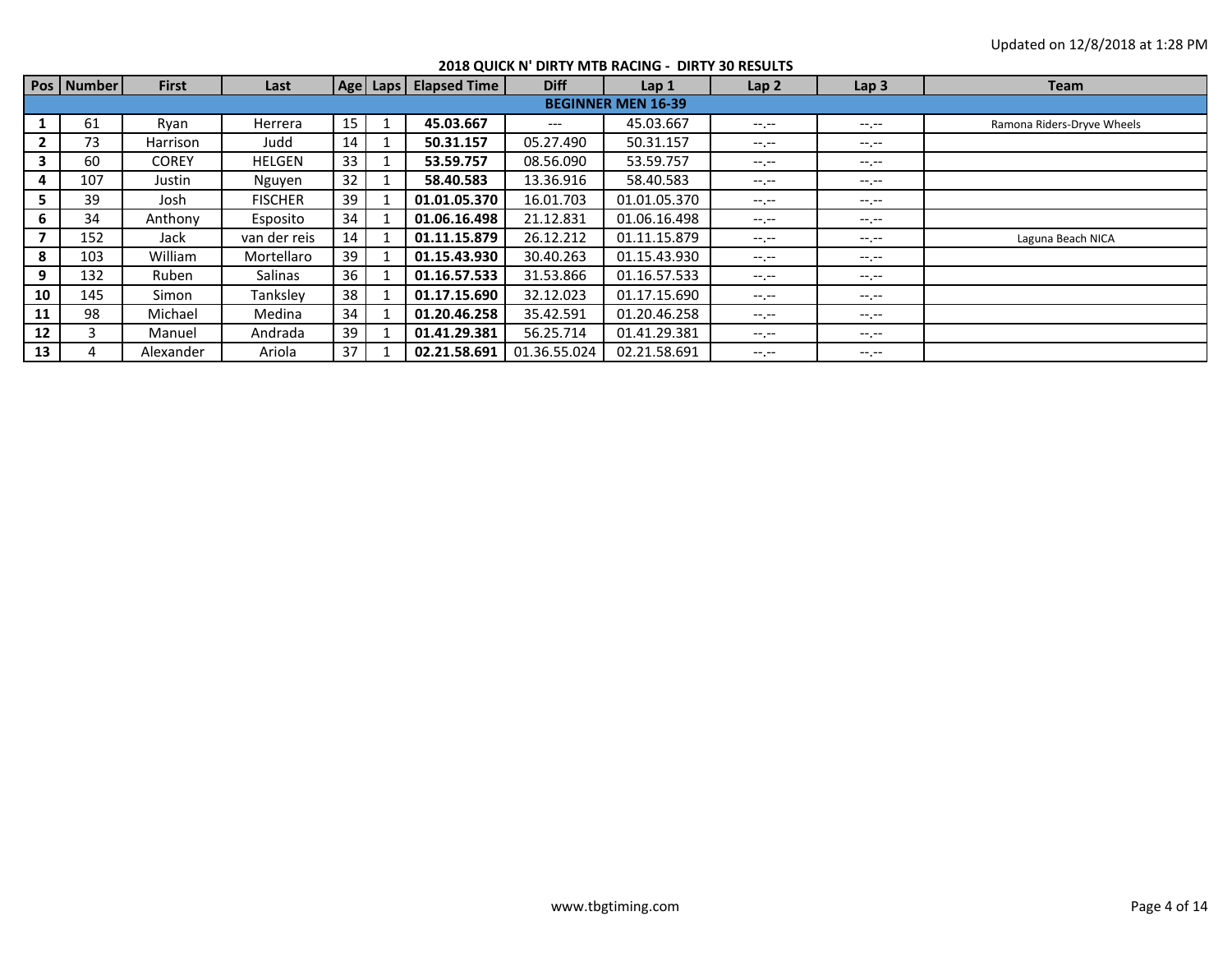|    | Pos   Number | <b>First</b>   | Last           |    | Age   Laps   Elapsed Time | <b>Diff</b>  | Lap <sub>1</sub>        | Lap 2            | Lap <sub>3</sub> | <b>Team</b>            |
|----|--------------|----------------|----------------|----|---------------------------|--------------|-------------------------|------------------|------------------|------------------------|
|    |              |                |                |    |                           |              | <b>BEGINNER MEN 40+</b> |                  |                  |                        |
|    | 23           | Corev          | Crouch         | 43 | 49.04.661                 | $---$        | 49.04.661               | $- - - - -$      | $-1.1 -$         | 1975                   |
|    | 26           | <b>Brandon</b> | Devroede       | 44 | 51.47.038                 | 02.42.377    | 51.47.038               | $-1. - -$        | $-1.1 -$         | Evolve Skateboards USA |
|    | ь            | Doug           | Banks          | 44 | 52.49.238                 | 03.44.577    | 52.49.238               | $-1. - -$        | $-1.1 -$         |                        |
| 4  | 123          | Claudio        | Fahev          | 44 | 56.38.767                 | 07.34.106    | 56.38.767               | $- - - - -$      | $- - - - -$      |                        |
| 5. | 22           | Chris          | Crouch         | 45 | 58.01.358                 | 08.56.697    | 58.01.358               | $-1. - -$        | $-1.1 -$         |                        |
| 6  | 186          | Bill           | <b>Bachman</b> |    | 01.01.13.631              | 12.08.970    | 01.01.13.631            | $-1. - -$        | $-1.1 -$         |                        |
|    | 35           | John           | Eugenio        | 50 | 01.03.34.061              | 14.29.400    | 01.03.34.061            | $-1 - 1 - 1 = 0$ | $- - - - -$      |                        |
| 8  | 88           | Wiley          | Long III       | 55 | 01.09.02.193              | 19.57.532    | 01.09.02.193            | $-1 - 1 - 1 = 0$ | $-1.1 -$         |                        |
| 9  | 179          | Robert         | Alvis          |    | 01.12.21.891              | 23.17.230    | 01.12.21.891            | $-1. - -$        | $-1.1 -$         |                        |
| 10 | 198          | Robert         | Riley          |    | 01.45.15.774              | 56.11.113    | 01.45.15.774            | $-1$ , $-1$      | $- - - - -$      |                        |
| 11 | 197          | Dave           | Reparejo       |    | 02.04.57.104              | 01.15.52.443 | 02.04.57.104*           | $-1. - -$        | $-1. -1$         | 1975                   |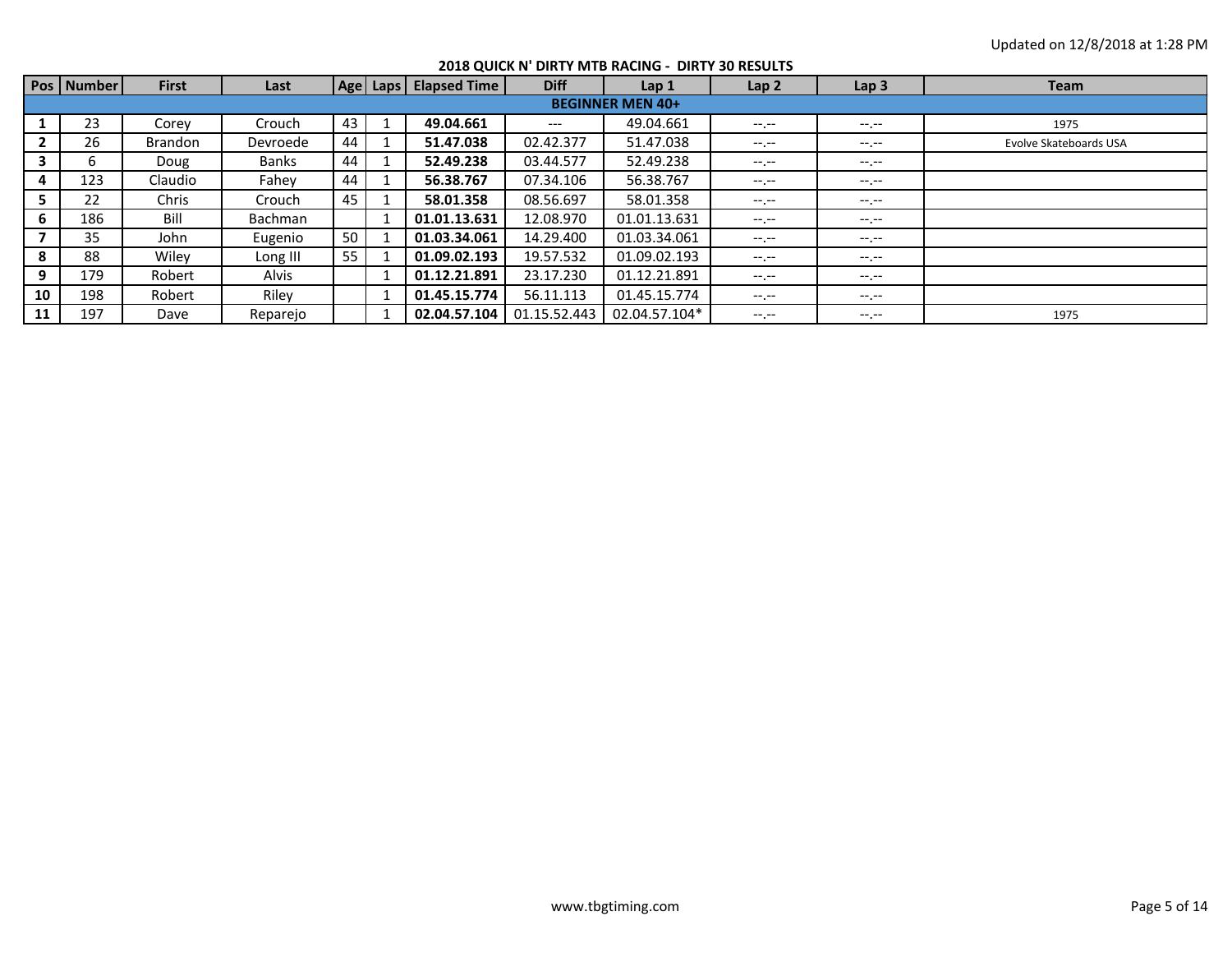**2018 QUICK N' DIRTY MTB RACING - DIRTY 30 RESULTS**

|            | Pos   Number | <b>First</b> | Last    |    | Age   Laps | <b>Elapsed Time</b> | <b>Diff</b>                         | Lap 1                     | Lap <sub>2</sub> | Lap <sub>3</sub> | <b>Team</b> |
|------------|--------------|--------------|---------|----|------------|---------------------|-------------------------------------|---------------------------|------------------|------------------|-------------|
|            |              |              |         |    |            |                     |                                     | <b>BEGINNER WOMEN 16+</b> |                  |                  |             |
|            | 46           | Kelsey       | Gibson  | 29 |            | 54.10.438           | $\hspace{0.05cm}---\hspace{0.05cm}$ | 54.10.438                 | $-1$ , $-1$      | $-1$ , $-1$      |             |
|            | 82           | Eleonor      | Larsson | 47 |            | 01.10.56.127        | 16.45.689                           | 01.10.56.127              | $-1$ , $-1$      |                  | Juliana     |
|            | 159          | <b>Beth</b>  | Webster | 50 |            | 01.11.53.761        | 17.43.323                           | 01.11.53.761              | $-1$ , $-1$      | $--- - - - -$    | Zumwalts    |
| <b>DNS</b> | 38           | Lisa         | Festa   | 52 |            | --.--               |                                     | $---$                     | $---$            | $---$            |             |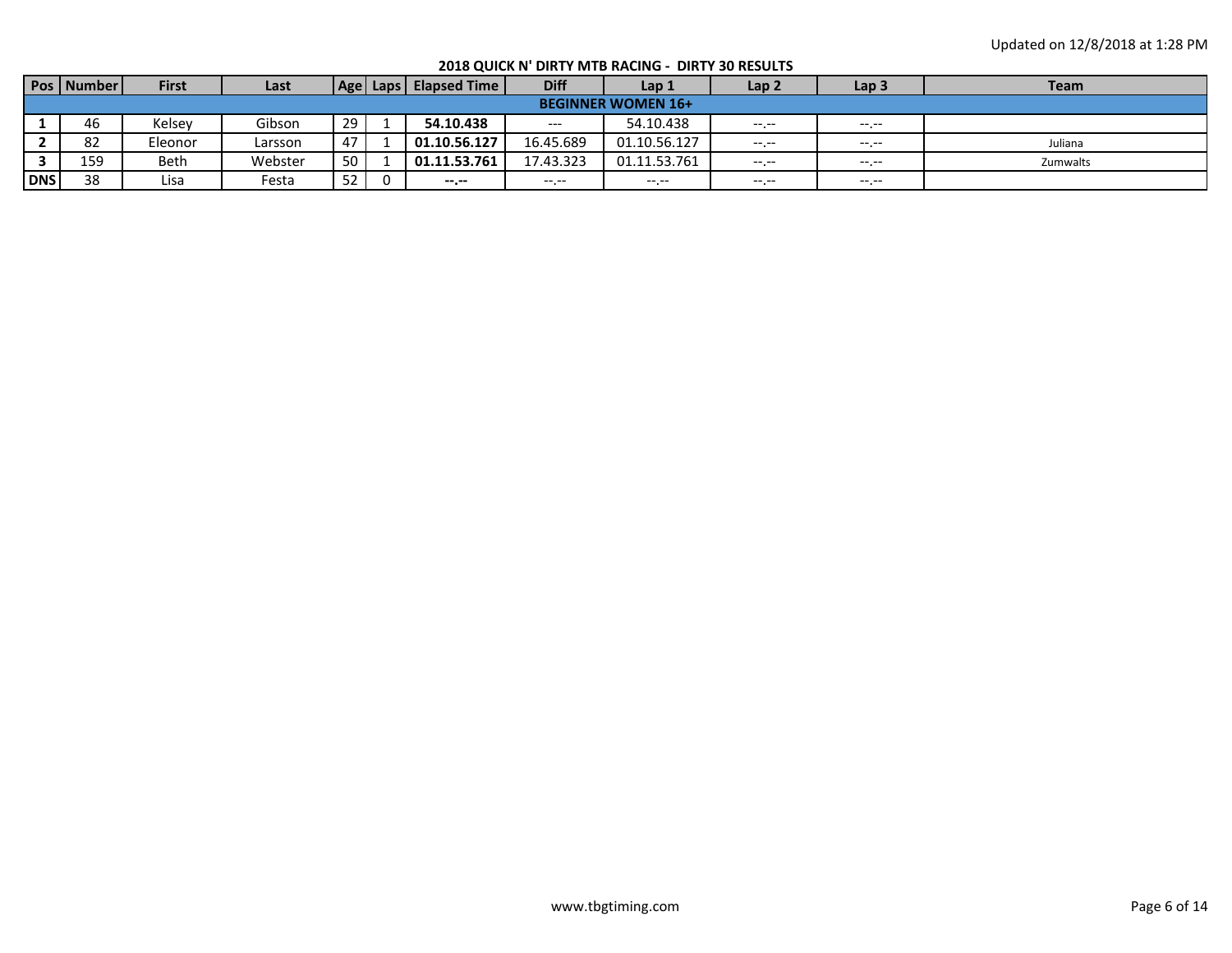|            |              |              |                |    |                       |              | 2018 QUICK N' DIRTY MTB RACING - DIRTY 30 RESULTS |                  |                  |                                           |
|------------|--------------|--------------|----------------|----|-----------------------|--------------|---------------------------------------------------|------------------|------------------|-------------------------------------------|
|            | Pos   Number | <b>First</b> | Last           |    | Age Laps Elapsed Time | <b>Diff</b>  | Lap <sub>1</sub>                                  | Lap <sub>2</sub> | Lap <sub>3</sub> | <b>Team</b>                               |
|            |              |              |                |    |                       |              | <b>BIG BONED (200+) 16+</b>                       |                  |                  |                                           |
|            | 83           | Lars         | Larsson        | 44 | 01.40.14.677          | $---$        | 49.27.940                                         | 50.46.737        | $-1.1 -$         | Zumwalts-Revgrips                         |
|            | 14           | <b>Ben</b>   | Bulv           | 26 | 01.42.28.865          | 02.14.188    | 50.34.949                                         | 51.53.916        | --.--            |                                           |
| 3          | 162          | James        | Willardsen     | 52 | 01.46.06.967          | 05.52.290    | 50.25.421                                         | 55.41.546        | --.--            | <b>Red Burro Racing</b>                   |
|            | 154          | Alex         | Vargas         | 46 | 02.04.18.141          | 24.03.464    | 58.16.389                                         | 01.06.01.752     | $- - - - -$      |                                           |
|            | 25           | Joe          | DeStefani      | 41 | 02.10.00.729          | 29.46.052    | 01.02.32.054                                      | 01.07.28.675     | $-1$ , $-1$      | North of the Border Bike Shop - MOB Squad |
|            |              | Dave         | Avotte         | 39 | 02.12.59.190          | 32.44.513    | 01.03.35.783                                      | 01.09.23.407     | $-1.1 -$         | Ninja MTB Performance                     |
|            | 160          | Adam         | Whalen         | 41 | 02.20.31.351          | 40.16.674    | 01.03.56.115                                      | 01.16.35.236     | --.--            |                                           |
| <b>DNF</b> | 183          | John         | Avala          |    | 01.29.43.103          | 10.31.574    | 01.29.43.103                                      | $- - - - -$      | $-1.1 -$         | Team Wounded Veteran WWFS Cycling         |
| <b>DNS</b> | 138          | <b>GREG</b>  | <b>SELLERS</b> | 54 | $- - - - -$           | $-1.1 - 1.0$ | $- - - - -$                                       | $-1$ .           | --.--            | MONSTER HYDRO ELITE RACING                |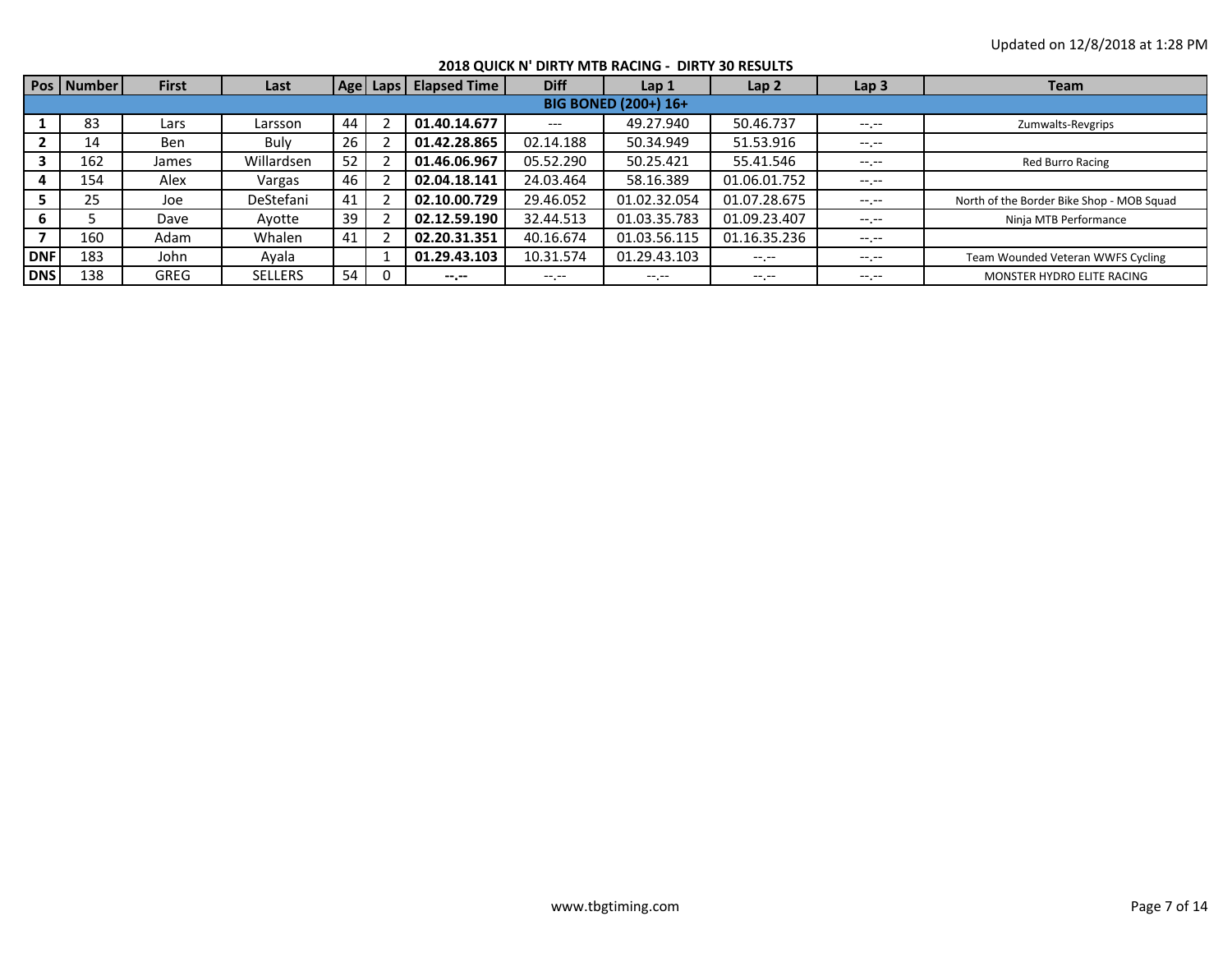|              | Pos   Number | <b>First</b>   | Last      |    | Age   Laps | <b>Elapsed Time</b> | <b>Diff</b>      | Lap <sub>1</sub>        | Lap <sub>2</sub> | Lap <sub>3</sub> | <b>Team</b>                              |
|--------------|--------------|----------------|-----------|----|------------|---------------------|------------------|-------------------------|------------------|------------------|------------------------------------------|
|              |              |                |           |    |            |                     |                  | <b>EXPERT MEN 16-39</b> |                  |                  |                                          |
| 1            |              | <b>Nic</b>     | Beechan   |    | 3          | 01.44.40.129        | $---$            | 35.26.201               | 34.43.942        | 34.29.986        | <b>Trek Test Team</b>                    |
| $\mathbf{2}$ | 116          | Gustavo        | Pedroza   | 24 |            | 01.47.17.680        | 02.37.551        | 35.25.507               | 35.58.040        | 35.54.133        | TP racing-Haroz CO                       |
| 3            | 130          | Lucas          | Rowton    | 23 | 3          | 01.49.21.319        | 04.41.190        | 35.26.859               | 35.57.327        | 37.57.133        | Montrose Bike Shop - Premium Progression |
| 4            | 56           | Dean           | Hall      | 28 | 3          | 01.51.41.182        | 07.01.053        | 37.04.152               | 37.39.018        | 36.58.012        | Team Baghouse                            |
| 5.           | 29           | Cameron        | Dominguez | 15 |            | 01.59.18.577        | 14.38.448        | 36.09.971               | 39.19.402        | 43.49.204        | <b>Union Sport</b>                       |
| 6            | 102          | <b>Brandon</b> | Mills     | 38 | 3          | 02.01.03.993        | 16.23.864        | 37.03.621               | 40.42.786        | 43.17.586        |                                          |
| 7            | 41           | Will           | Foley     | 21 |            | 02.01.36.408        | 16.56.279        | 38.41.077               | 41.20.342        | 41.34.989        | Specialized-MI3                          |
| 8            | 49           | Derek          | Goodman   | 31 | 3          | 02.03.52.098        | 19.11.969        | 38.31.722               | 41.44.476        | 43.35.900*       | Purely Dental-Ride Cyclery               |
| 9            | 169          | Robert         | Zachwieja | 16 |            | 02.04.05.247        | 19.25.118        | 40.08.530               | 40.53.286        | 43.03.431        | JAX Bicycles TEAMW                       |
| 10           | 111          | Jake           | Oswald    | 30 | 3          | 02.04.45.157        | 20.05.028        | 39.48.110               | 42.01.611        | 42.55.436        | Alpine Ride Shop Science of Speed        |
| 11           | 191          | Patrick        | Coffey    |    |            | 02.15.58.965        | 31.18.836        | 43.15.867               | 44.44.107        | 47.58.991        | <b>Red Burros</b>                        |
| 12           | 20           | Adam           | Cooke     | 35 | 3          | 02.30.13.219        | 45.33.090        | 47.57.879               | 51.00.220        | 51.15.120        | <b>LMR</b>                               |
| 13           | 19           | Turner         | Conway    | 18 | 3          | 02.32.54.309        | 48.14.180        | 35.26.442               | 36.17.825        | 01.21.10.042     | Specialized-Baghouse                     |
| <b>DNF</b>   | 104          | George         | Mota      | 39 |            | 45.26.528           | 59.13.601        | 45.26.528               | $-1$ , $-1$      | $-1$ , $-1$      | Boombaby-RedZone                         |
| <b>DNF</b>   | 193          | Bernee         | Cedillo   |    |            | 47.43.359           | 56.56.770        | 47.43.359               | $-1 - 1 - 1 = 0$ | $-1. - -$        |                                          |
| <b>DNS</b>   | 37           | Ryan           | Fedorow   | 36 | 0          | $-2 - 2 - 1$        | $-1 - 1 - 1 = 0$ | $-1$ , $-1$             | $-1 - 1 - 1 = 0$ | $-1$ , $-1$      | <b>Team BAGHOUSE</b>                     |
| <b>DNS</b>   | 66           | Alex           | Huerta    | 16 | 0          | $-1 - 1 - 1 = 0$    | $-1 - 1 - 1 = 0$ | $-1 - 1 - 1 = 0$        | $-1 - 1 - 1 = 0$ | $-1. - -$        |                                          |
| <b>DNS</b>   | 127          | Stephane       | Roch      | 32 | 0          | $-1$                | $-1 - 1 - 1 = 0$ | $-1 - 1 - 1 = 0$        | $-1 - 1 - 1 = 0$ | $-1 - 1 - 1 = 0$ | California Bicycle                       |
| <b>DNS</b>   | 178          | Branden        | Foster    |    | 0          | $-1 - 1 - 1 = 0$    | $-1 - 1 - 1 = 0$ | $-1 - 1 - 1 = 0$        | $-1 - 1 - 1 = 0$ | $-1. - -$        |                                          |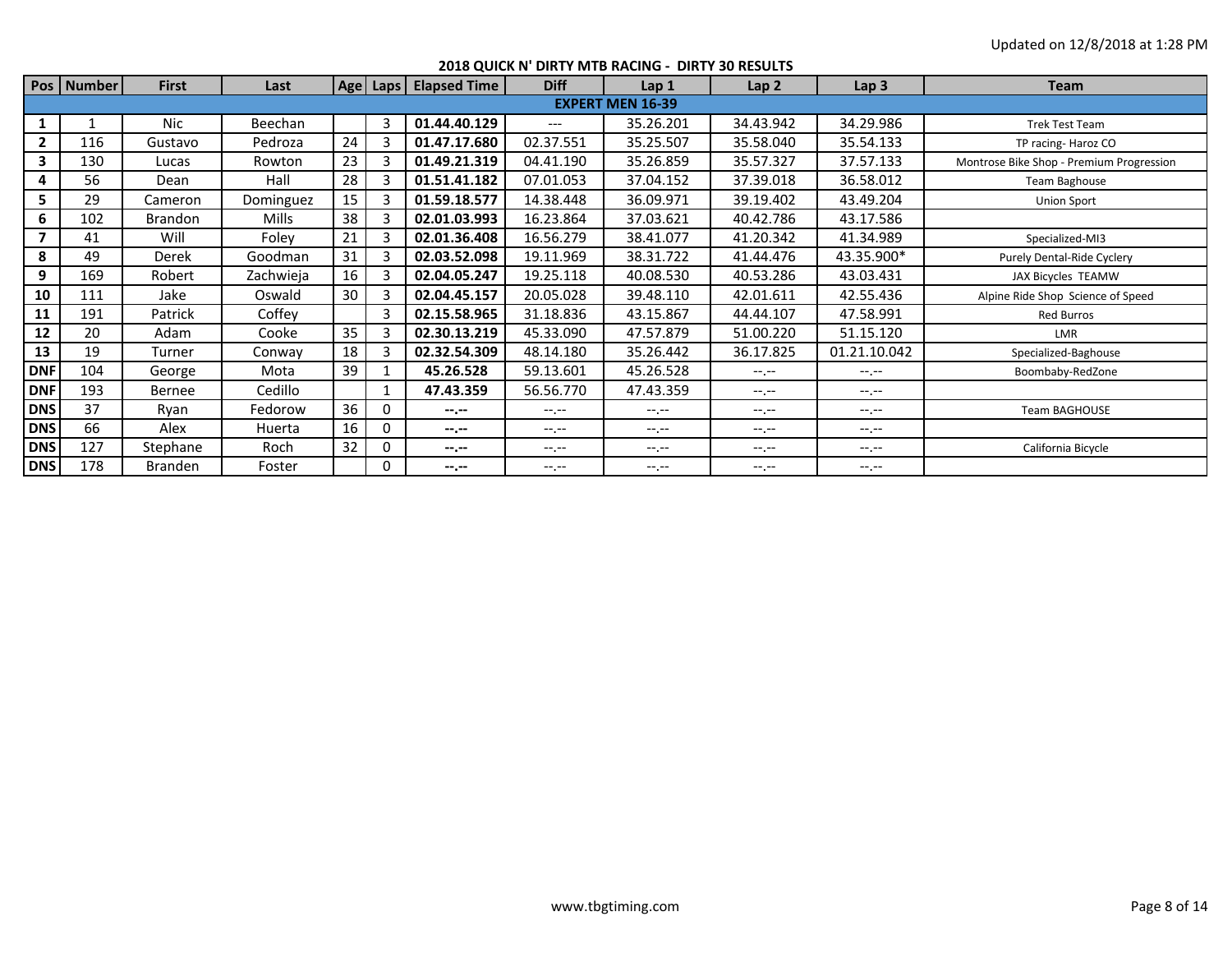|              |              |              |                  |    |          |                     |                  | 2018 QUICK N' DIRTY MTB RACING - DIRTY 30 RESULTS |                  |                  |                              |
|--------------|--------------|--------------|------------------|----|----------|---------------------|------------------|---------------------------------------------------|------------------|------------------|------------------------------|
|              | Pos   Number | <b>First</b> | Last             |    | Age Laps | <b>Elapsed Time</b> | <b>Diff</b>      | Lap <sub>1</sub>                                  | Lap <sub>2</sub> | Lap <sub>3</sub> | <b>Team</b>                  |
|              |              |              |                  |    |          |                     |                  | <b>EXPERT MEN 40+</b>                             |                  |                  |                              |
|              | 71           | Tinker       | Juarez           | 57 | З        | 01.47.31.360        | $---$            | 36.08.525                                         | 35.15.486        | 36.07.349        | Cannondale                   |
| $\mathbf{2}$ | 74           | tv           | kady             | 41 |          | 01.48.05.127        | 00.33.767        | 35.26.532                                         | 36.12.667        | 36.25.928        | Baghouse                     |
| 3            | 112          | ned          | overend          | 63 | 3        | 01.50.52.737        | 03.21.377        | 35.27.324                                         | 36.12.511        | 39.12.902        | Specialized                  |
| 4            | 147          | Bryan        | Taylor           | 46 |          | 02.01.46.540        | 14.15.180        | 40.07.129                                         | 40.54.080        | 40.45.331        | UCC Cyclery-JW Floors Racing |
| 5.           | 95           | Rob          | McGee            | 49 | 3        | 02.04.26.491        | 16.55.131        | 40.09.271                                         | 41.08.942        | 43.08.278        |                              |
| 6            | 63           | Christopher  | Hill             | 48 | 3        | 02.06.26.841        | 18.55.481        | 40.09.803                                         | 41.19.980        | 44.57.058        | Pro Eco Race Team            |
|              | 167          | EJ.          | Wright           | 42 |          | 02.09.56.231        | 22.24.871        | 40.55.047                                         | 42.57.002        | 46.04.182        | G2 Bike                      |
| 8            | 121          | Simon        | Planken          | 45 | 3        | 02.18.08.087        | 30.36.727        | 42.38.805                                         | 45.20.364        | 50.08.918        | UCC-JW floors                |
| 9            | 164          | Bruce        | Wilson           | 59 | 3        | 02.30.36.844        | 43.05.484        | 46.37.159                                         | 49.56.301        | 54.03.384        | The Bike Shop Temecula       |
| 10           | 156          | Tonny        | Vizcarra         | 52 | 3        | 02.53.22.229        | 01.05.50.869     | 52.55.491                                         | 55.31.708        | 01.04.55.030     | TAMARINDO                    |
| 11           | 200          | James        | Giller           |    | 3        | 03.29.55.128        | 01.42.23.768     | 53.34.197                                         | 01.18.03.342     | 01.18.17.589     |                              |
| <b>DNF</b>   | 10           | Fabio        | <b>Bottalico</b> | 42 |          | 01.34.20.651        | 13.10.709        | 43.23.972                                         | 50.56.679        | $-1 - 1 - 1 = 0$ | Spinergy Wheels              |
| <b>DNF</b>   | 96           | Kevin        | Mckemie          | 51 |          | 01.50.14.629        | 02.43.269        | 55.13.218                                         | 55.01.411        | $-1 - 1 - 1 = 0$ |                              |
| <b>DNF</b>   | 172          | Gabriel      | Arocena          |    |          | 02.18.14.499        | 30.43.139        | 57.29.297                                         | 01.20.45.202     | $-1 - 1 - 1 = 0$ |                              |
| <b>DNF</b>   | 192          | Pete         | Tholl            |    |          | 01.18.26.022        | 29.05.338        | 38.31.547                                         | 39.54.475        | $-1 - 1 - 1 = 0$ | <b>Stonehaus Trek</b>        |
| <b>DNS</b>   | 106          | Eric         | Nelson           | 42 | $\Omega$ | $-1$                | $-1 - 1 - 1 = 0$ | $-1$ , $-1$                                       | $-1 - 1 - 1 = 0$ | $-1. -1$         | rock lobster                 |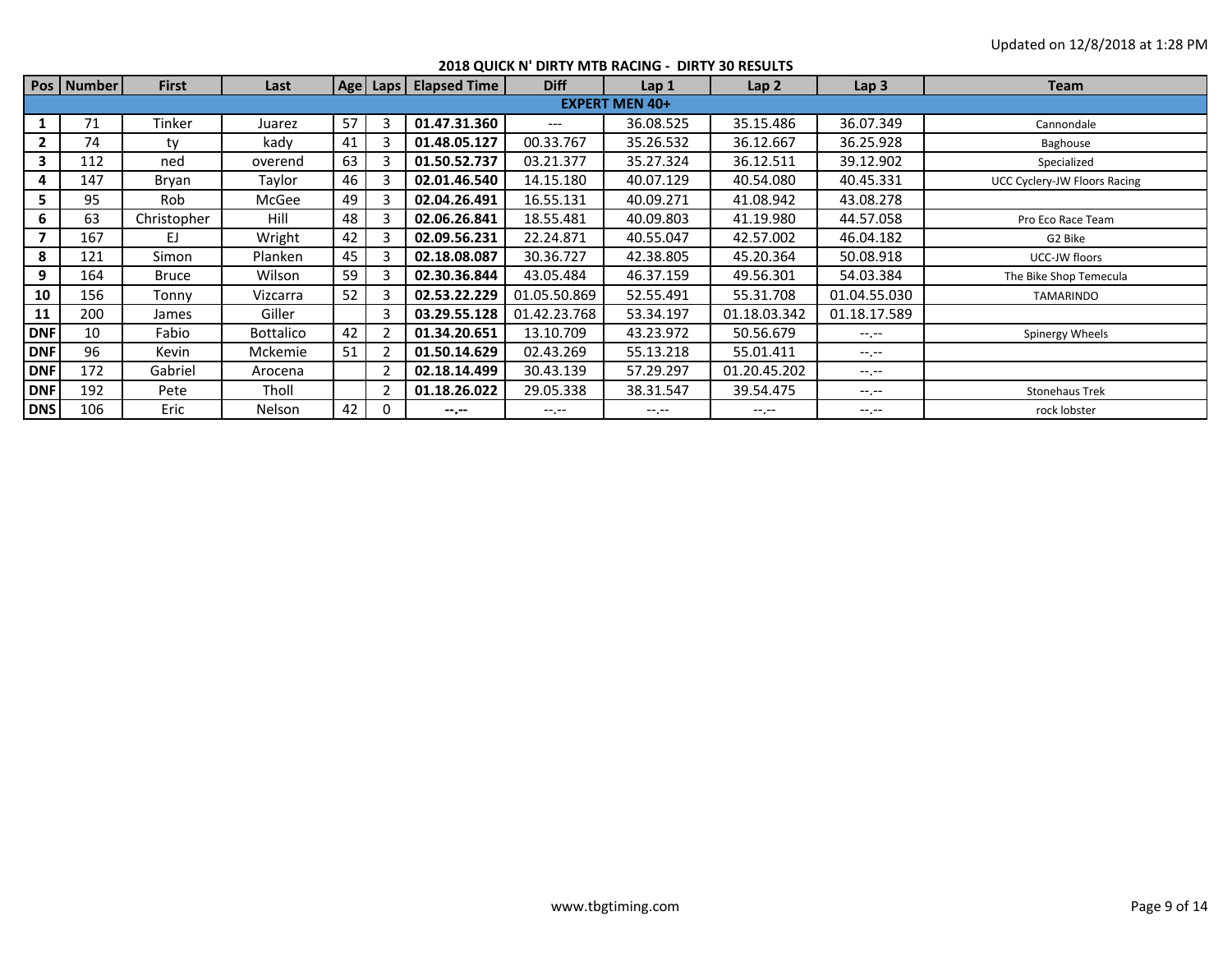|            |            |               |          |    |                         |              | 2018 QUICK N' DIRTY MTB RACING - DIRTY 30 RESULTS |                  |                  |                               |
|------------|------------|---------------|----------|----|-------------------------|--------------|---------------------------------------------------|------------------|------------------|-------------------------------|
|            | Pos Number | <b>First</b>  | Last     |    | Age Laps   Elapsed Time | <b>Diff</b>  | Lap <sub>1</sub>                                  | Lap <sub>2</sub> | Lap <sub>3</sub> | <b>Team</b>                   |
|            |            |               |          |    |                         |              | <b>EXPERT WOMEN 16+</b>                           |                  |                  |                               |
|            | 32         | Alyssa        | Eikmeier | 28 | 02.06.32.373            | $---$        | 40.12.936                                         | 42.15.251        | 44.04.186        | Jax Bicycles Kenda EndurElite |
|            | 119        | Nikki         | Peterson | 32 | 02.10.38.231            | 04.05.858    | 41.16.299                                         | 43.45.044        | 45.36.888        | KS-Kenda Womens Elite MTB     |
|            | 105        | Staci         | Nash     | 27 | 02.19.19.837            | 12.47.464    | 44.02.026                                         | 46.33.234        | 48.44.577        | Team Baghouse                 |
|            | 144        | AJ            | Sura     | 46 | 02.28.20.557            | 21.48.184    | 46.09.587                                         | 48.54.494        | 53.16.476        | G2 Bike                       |
|            | 146        | Monica        | Taylor   | 38 | 02.33.50.808            | 27.18.435    | 49.24.961                                         | 51.33.454        | 52.52.393        | <b>UCC - JW Floors Racing</b> |
| 6          | 120        | Cynthia       | Planken  | 45 | 02.47.38.433            | 41.06.060    | 53.36.153                                         | 56.33.308        | 57.28.972        | <b>TASCO MTB</b>              |
|            | 163        | Heather       | Wilson   | 27 | 02.52.54.915            | 46.22.542    | 55.17.085                                         | 57.29.651        | 01.00.08.179     | The bike shop temecula        |
| <b>DNS</b> | 77         | Shelby        | Kawell   | 16 | $- - - - -$             | $-1.1 - 1.0$ | $- - - - -$                                       | $- - - - -$      | $-1.1 -$         | Bear Development Team-TREK    |
| <b>DNS</b> | 94         | <b>Brooke</b> | McFerren | 43 | $- - - - -$             | $-1. - -$    | $-1$ . $-1$                                       | $- - - - -$      | $-1.1 -$         | The Path Bike Shop            |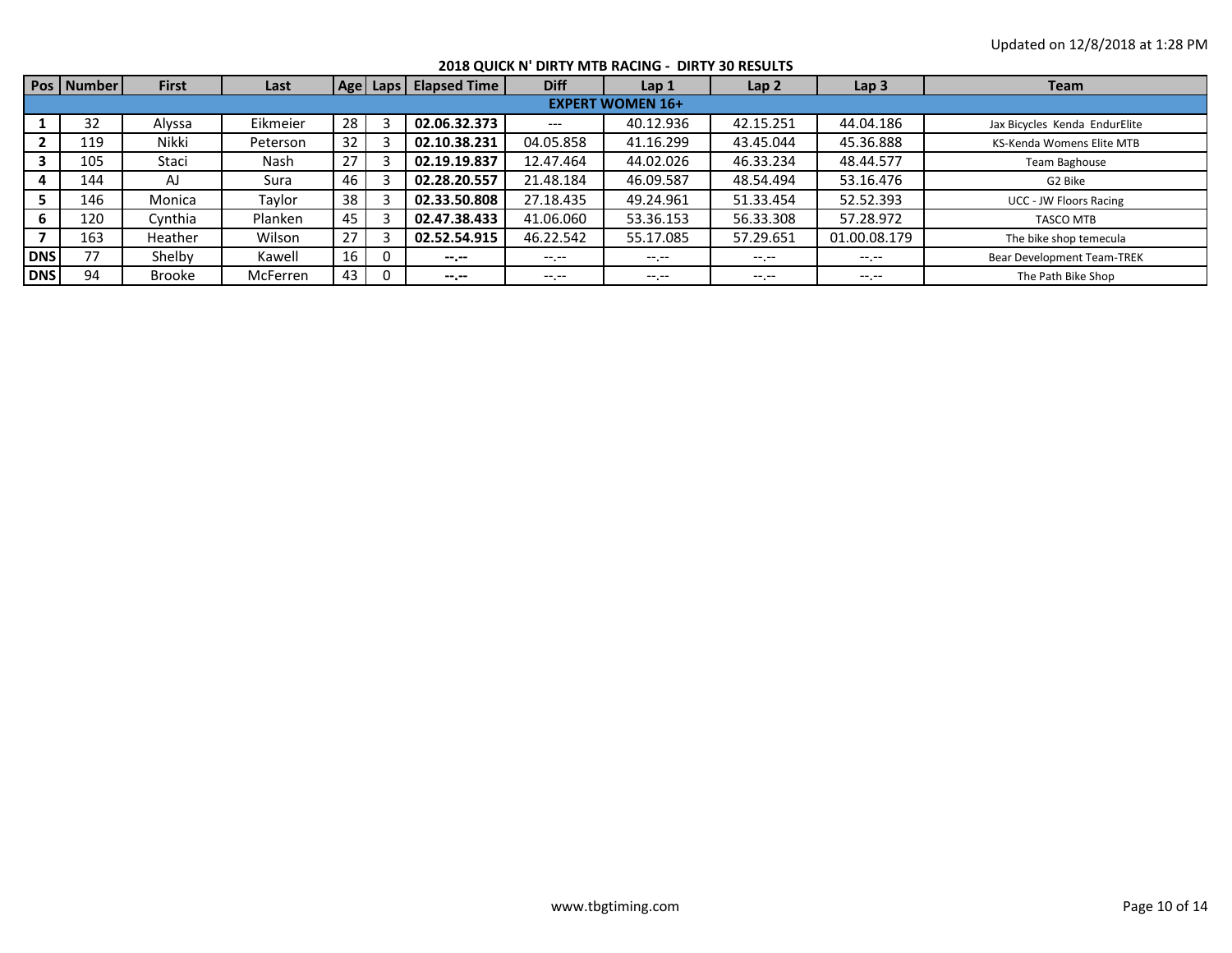|     | <b>First</b> | Last                  |    | <b>Elapsed Time I</b> | <b>Diff</b> | Lap 1     | Lap 2                     | Lap <sub>3</sub> | <b>Team</b>            |
|-----|--------------|-----------------------|----|-----------------------|-------------|-----------|---------------------------|------------------|------------------------|
|     |              |                       |    |                       |             |           |                           |                  |                        |
| 182 | Johnathon    | Ciampa                |    | 01.31.07.649          | $---$       | 43.10.787 | 47.56.862                 | $---$            | <b>DRT Cycological</b> |
| 43  | Karl         | Fredrickson           | 39 | 54.19.608             | 36.48.041   | 54.19.608 | $---$                     | $---$            | <b>DOYLE</b>           |
|     |              | <b>Pos   Number  </b> |    |                       | Age   Laps  |           | <b>MASOCHIST (SS) 16+</b> |                  |                        |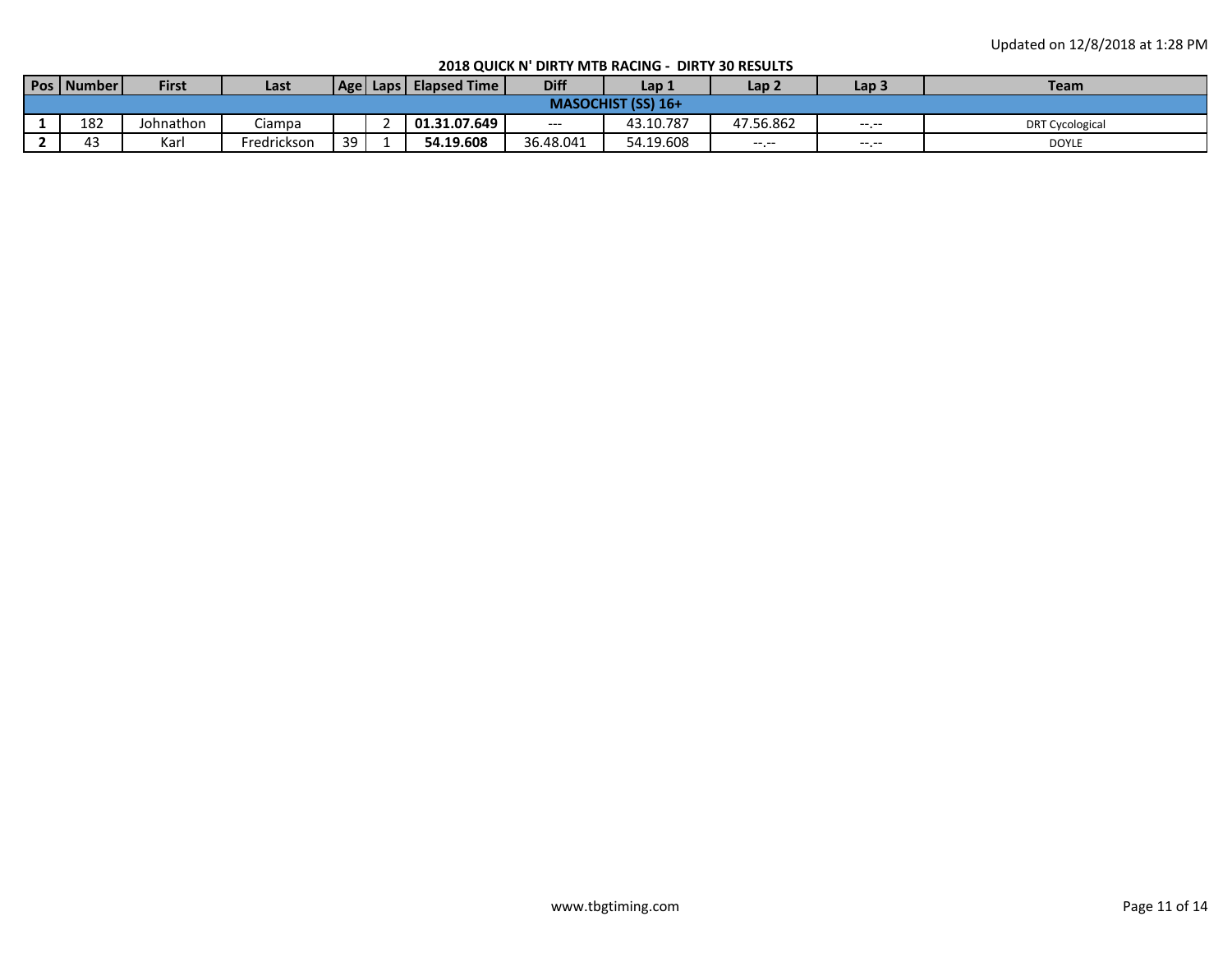**2018 QUICK N' DIRTY MTB RACING - DIRTY 30 RESULTS**

|                | Pos   Number           | <b>First</b>   | Last            | Age |                | Laps   Elapsed Time       | <b>Diff</b>  | Lap 1        | Lap <sub>2</sub> | Lap <sub>3</sub>            | <b>Team</b>                                |
|----------------|------------------------|----------------|-----------------|-----|----------------|---------------------------|--------------|--------------|------------------|-----------------------------|--------------------------------------------|
|                | <b>SPORT MEN 16-39</b> |                |                 |     |                |                           |              |              |                  |                             |                                            |
| $\mathbf{1}$   | 149                    | <b>Brandon</b> | Thede           | 15  | $\overline{2}$ | 01.20.27.705              | $---$        | 40.56.864    | 39.30.841        | $-1 - 1 - 1 = 0$            | Baghouse Race Tech Laguna Cyclery Ridefast |
| $\overline{2}$ | 69                     | Nico           | Johnson         | 17  | 2              | 01.21.43.262              | 01.15.557    | 40.56.170    | 40.47.092        | $-1, -1$                    | <b>Moment Bicycles</b>                     |
| 3              | 93                     | Jonathan       | McClintock      | 32  |                | 01.23.23.787              | 02.56.082    | 41.09.303    | 42.14.484        | $-1, -1$                    |                                            |
| 4              | 78                     | Gregory        | Keogh           | 33  |                | $\overline{01.26.37.947}$ | 06.10.242    | 41.43.277    | 44.54.670        | $-1, -1$                    |                                            |
| 5              | 161                    | Dylan          | White           | 17  |                | 01.27.13.794              | 06.46.089    | 42.54.368    | 44.19.426        | $-1, -1$                    | Laguna Beach Interscholastic MTB Team      |
| 6              | 27                     | Tony           | Dickey-Rubio    | 21  | 2              | 01.27.14.128              | 06.46.423    | 44.21.081    | 42.53.047        | $-1, -1$                    | Edison Cycle Co.                           |
| $\overline{ }$ | 70                     | Tyson          | Johnson         | 18  |                | 01.30.24.460              | 09.56.755    | 44.42.690    | 45.41.770        | $-1, -1$                    |                                            |
| 8              | 48                     | <b>VINCENT</b> | <b>GONZALES</b> | 27  |                | 01.32.35.779              | 12.08.074    | 45.37.662    | 46.58.117        | $-1, -1$                    | adams ave                                  |
| 9              | 158                    | Garit          | Wallace         | 38  |                | 01.33.29.293              | 13.01.588    | 45.25.109    | 48.04.184        | $-1, -1$                    |                                            |
| 10             | 79                     | Kyle           | Kilmartin       | 23  | 2              | 01.34.39.759              | 14.12.054    | 47.31.283    | 47.08.476        | $-1, -1$                    | iSpeed                                     |
| 11             | 187                    | Andy           | <b>Helm</b>     |     |                | 01.35.40.353              | 15.12.648    | 45.43.444    | 49.56.909        | $-1, -1$                    |                                            |
| 12             | 143                    | Tyson          | Sturgeon        | 39  |                | 01.37.43.459              | 17.15.754    | 47.24.374    | 50.19.085        | $-1$                        |                                            |
| 13             | 21                     | Derek          | Costella        | 34  |                | 01.38.48.117              | 18.20.412    | 47.07.850    | 51.40.267        | $-1, -1$                    |                                            |
| 14             | 195                    | Gilberto       | Jimenez         |     |                | 01.39.35.041              | 19.07.336    | 47.47.353    | 51.47.688        | $-1, -1$                    |                                            |
| 15             | 177                    | Zach           | Martinez        |     |                | 01.41.24.705              | 20.57.000    | 48.34.384    | 52.50.321        | $-1, -1$                    | <b>Baghouse Hammer Nutrition</b>           |
| 16             | 100                    | <b>Brock</b>   | Miller          | 32  |                | 01.50.54.014              | 30.26.309    | 54.27.354    | 56.26.660        | $-1, -1$                    |                                            |
| 17             | 110                    | Daniel         | Oprea           | 37  |                | 01.54.33.061              | 34.05.356    | 56.26.761    | 58.06.300        | $-1, -1$                    | Ascent cycles - Nrgy1 Racing               |
| 18             | 59                     | Ty             | Hedges          | 33  | $\mathcal{P}$  | 01.54.52.640              | 34.24.935    | 54.55.523    | 59.57.117        | $-1, -1$                    |                                            |
| 19             | 128                    | Matthew        | Rodriguez       | 36  |                | 01.57.34.253              | 37.06.548    | 56.48.567    | 01.00.45.686     | $-1, -1$                    |                                            |
| 20             | 16                     | Sean           | Carter          | 34  |                | 01.59.34.489              | 39.06.784    | 55.54.064    | 01.03.40.425     | $-1$                        |                                            |
| 21             | 101                    | Duncan         | Miller          | 25  |                | 02.00.37.099              | 40.09.394    | 57.15.441    | 01.03.21.658     | $-1, -1$                    | Imagine Trailvans USA                      |
| 22             | 45                     | Ivan           | Garcia          | 33  |                | 02.03.22.359              | 42.54.654    | 59.38.012    | 01.03.44.347     | $-1, -1$                    |                                            |
| 23             | 137                    | <b>Brennan</b> | Scott           | 29  |                | 02.22.40.079              | 01.02.12.374 | 01.09.11.299 | 01.13.28.780     | $-1, -1$                    |                                            |
| <b>DNF</b>     | 9                      | <b>Brandon</b> | Berry           | 36  |                | 01.31.28.206              | 11.00.501    | 01.31.28.206 | --.--            | --.--                       | <b>WFFS</b>                                |
| <b>DNF</b>     | 33                     | Elias          | Espino          | 36  |                | 54.44.607                 | 25.43.098    | 54.44.607    | $-1$             | $-1 - 1 - 1 = 0$            |                                            |
| <b>DNF</b>     | 76                     | Amir           | Karimpour       | 33  |                | 01.24.00.819              | 03.33.114    | 01.24.00.819 | $-1, -1$         | --.--                       |                                            |
| <b>DNS</b>     | 18                     | matt           | cerami          | 22  | 0              | $-2$                      | $-1, -1$     | $-1, -1$     | $-1, -1$         | $\leftarrow$ , $\leftarrow$ | <b>Union Sport</b>                         |
| <b>DNS</b>     | 81                     | Daniel         | LaRochelle      | 29  | 0              | --.--                     | $-1.7 -$     | --.--        | $-1, -1$         | $-1.1 -$                    |                                            |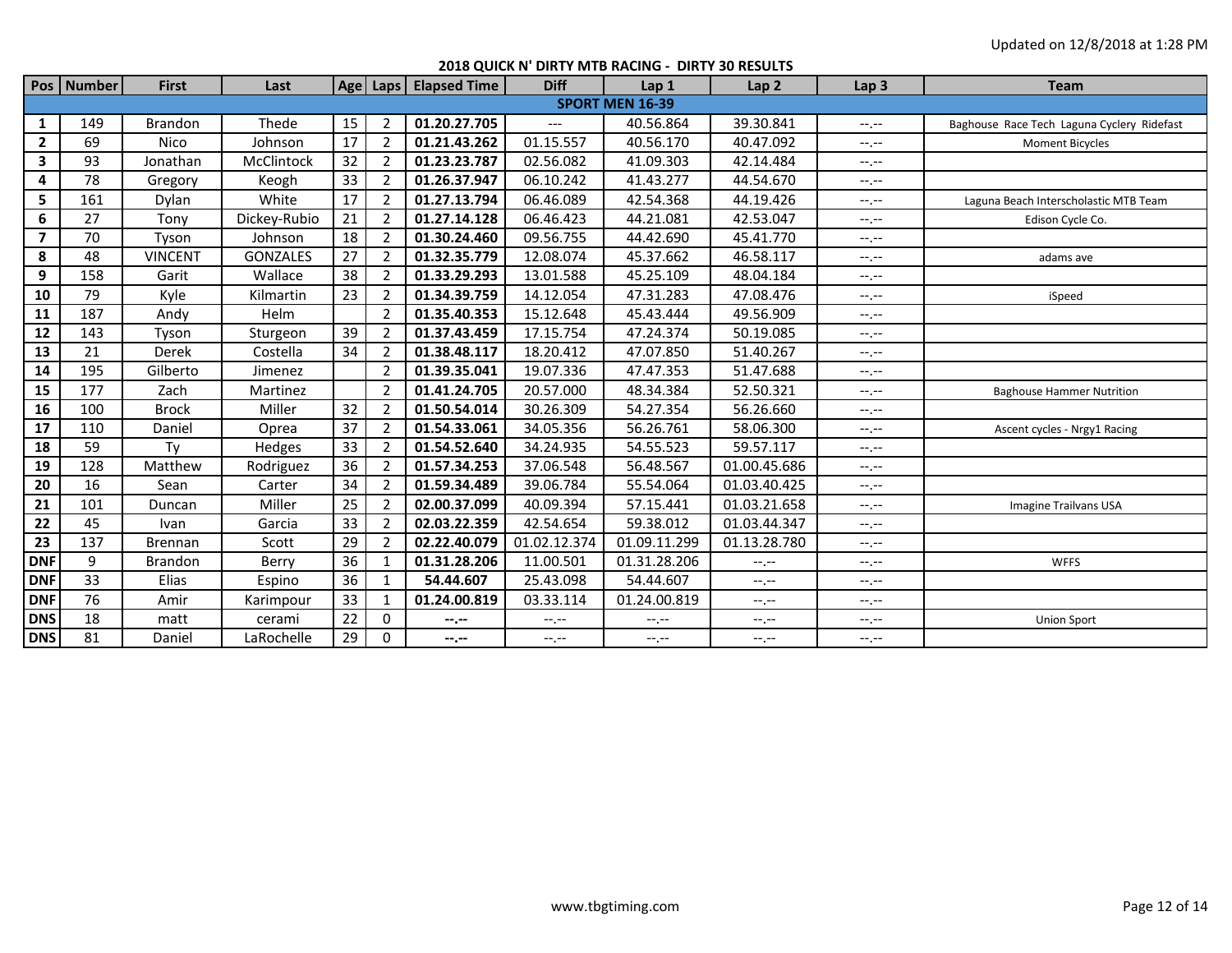|                      | Pos   Number | <b>First</b>  | Last           |    |                | Age   Laps   Elapsed Time | <b>Diff</b>      | Lap 1        | Lap <sub>2</sub> | Lap <sub>3</sub> | <b>Team</b>                |
|----------------------|--------------|---------------|----------------|----|----------------|---------------------------|------------------|--------------|------------------|------------------|----------------------------|
| <b>SPORT MEN 40+</b> |              |               |                |    |                |                           |                  |              |                  |                  |                            |
| 1                    | 142          | Anthony       | Spranger       | 47 | $\overline{2}$ | 01.23.37.870              | $---$            | 41.19.300    | 42.18.570        | $--, --$         | VOZ Cycling                |
| $\mathbf{2}$         | 72           | Luis          | Juarez         | 40 |                | 01.24.50.046              | 01.12.176        | 41.14.921    | 43.35.125        | $-1 - 1 - 1 = 0$ | Mexico                     |
| $\mathbf{3}$         | 42           | Garrett       | Fountain       | 46 | 2              | 01.28.59.653              | 05.21.783        | 43.55.519    | 45.04.134        | $-1 - 1 - 1 = 0$ |                            |
| 4                    | 24           | Sean          | Davidson       | 50 | $\overline{2}$ | 01.31.17.277              | 07.39.407        | 45.14.047    | 46.03.230        | $-1 - 1 - 1 = 0$ |                            |
| 5                    | 90           | Ryan          | Madson         | 40 |                | 01.33.36.443              | 09.58.573        | 46.35.307    | 47.01.136        | $-1 - 1 - 1 = 0$ |                            |
| 6                    | 184          | Chad          | Smart          |    | $\mathcal{P}$  | 01.34.07.630              | 10.29.760        | 46.02.138    | 48.05.492        | $-1 - 1 - 1 = 0$ | Baghouse Rock N Road       |
| $\overline{ }$       | 153          | Will          | Van der Reis   | 52 |                | 01.35.50.207              | 12.12.337        | 46.34.391    | 49.15.816        | $-1, -1$         | <b>Team Docent</b>         |
| 8                    | 7            | thomas        | batista        | 48 | 2              | 01.38.30.937              | 14.53.067        | 48.03.405    | 50.27.532        | $-1 - 1 - 1 = 0$ | <b>Bike Impove</b>         |
| 9                    | 86           | Jason         | Liebe          | 47 | 2              | 01.39.59.050              | 16.21.180        | 48.58.217    | 51.00.833        | $-1, -1$         | <b>Team Dirtbag</b>        |
| 10                   | 15           | Ramon         | Camacho        | 54 | 2              | 01.40.20.578              | 16.42.708        | 50.13.583    | 50.06.995        | $-1, -1$         | Discovery                  |
| 11                   | 57           | Jeff          | Healey         | 51 | $\overline{2}$ | 01.41.08.739              | 17.30.869        | 49.15.829    | 51.52.910        | $-1, -1$         |                            |
| 12                   | 91           | Sal           | Martinez       | 48 | 2              | 01.41.56.889              | 18.19.019        | 51.02.104    | 50.54.785        | $-1, -1$         | Boombaby - Red Zone Racing |
| 13                   | 124          | Jorge         | Ramirez        | 47 |                | 01.44.13.391              | 20.35.521        | 51.20.167    | 52.53.224        | $-1.1 -$         | <b>RedZone Racing</b>      |
| 14                   | 150          | <b>CRAIG</b>  | <b>THOMETZ</b> | 53 |                | 01.44.13.414              | 20.35.544        | 50.41.285    | 53.32.129        | $-1, -1$         | Redzone                    |
| 15                   | 155          | <b>JERRY</b>  | <b>VENGE</b>   | 44 | 2              | 01.44.13.505              | 20.35.635        | 50.39.731    | 53.33.774        | $-1 - 1 - 1 = 0$ | <b>BOOMBABY - REDZONE</b>  |
| 16                   | 181          | Ben           | Dalton         |    |                | 01.48.25.647              | 24.47.777        | 52.41.466    | 55.44.181        | $-1, -1$         | Vets 2 Trails              |
| 17                   | 133          | gerardo       | sanchez        | 53 |                | 01.52.31.772              | 28.53.902        | 53.31.429    | 59.00.343        | $-1 - 1 - 1 = 0$ |                            |
| 18                   | 117          | Luis "cranky" | Pedroza        | 46 | $\overline{2}$ | 01.53.51.277              | 30.13.407        | 53.06.138    | 01.00.45.139     | $-1, -1$         | Aloha-Freakshow            |
| 19                   | 36           | Arnold        | Fajayan        | 50 |                | 02.00.44.308              | 37.06.438        | 58.33.917    | 01.02.10.391     | $-1. -1$         |                            |
| 20                   | 188          | Daniel        | Lopez          |    | 2              | 02.08.58.329              | 45.20.459        | 01.00.38.969 | 01.08.19.360     | $-1 - 1 - 1 = 0$ |                            |
| 21                   | 30           | Pieter        | Dorrestein     | 43 |                | 02.30.19.620              | 01.06.41.750     | 01.03.31.992 | 01.26.47.628     | $-1, -1$         |                            |
| 22                   | 185          | Robert        | Sarigumba      |    | $\overline{2}$ | 02.31.34.797              | 01.07.56.927     | 01.10.28.105 | 01.21.06.692     | $--, --$         |                            |
| 23                   | 108          | Oliver        | Oco            | 46 |                | 02.36.24.085              | 01.12.46.215     | 01.08.13.950 | 01.28.10.135     | $-1, -1$         |                            |
| 24                   | 176          | Daniel        | Ramirez        |    | 2              | 03.08.22.231              | 01.44.44.361     | 01.15.33.839 | 01.52.48.392     | $-1, -1$         |                            |
| <b>DNF</b>           | 122          | Enrico        | Porrino        | 47 | $\mathbf{1}$   | 51.06.980                 | 32.30.890        | 51.06.980    | $-1, -1$         | $-1, -1$         | Gac Valdengo               |
| <b>DNS</b>           | 28           | Tom           | Dillard        | 50 | 0              | --.--                     | $-1, -1$         | --.--        | $-1, -1$         | $-1, -1$         |                            |
| <b>DNS</b>           | 114          | michael       | pallisco       | 51 | 0              | --.--                     | $-1 - 1 - 1 = 0$ | $-1.1 -$     | --.--            | $-1.1 -$         | <b>EXHALE BIKE</b>         |